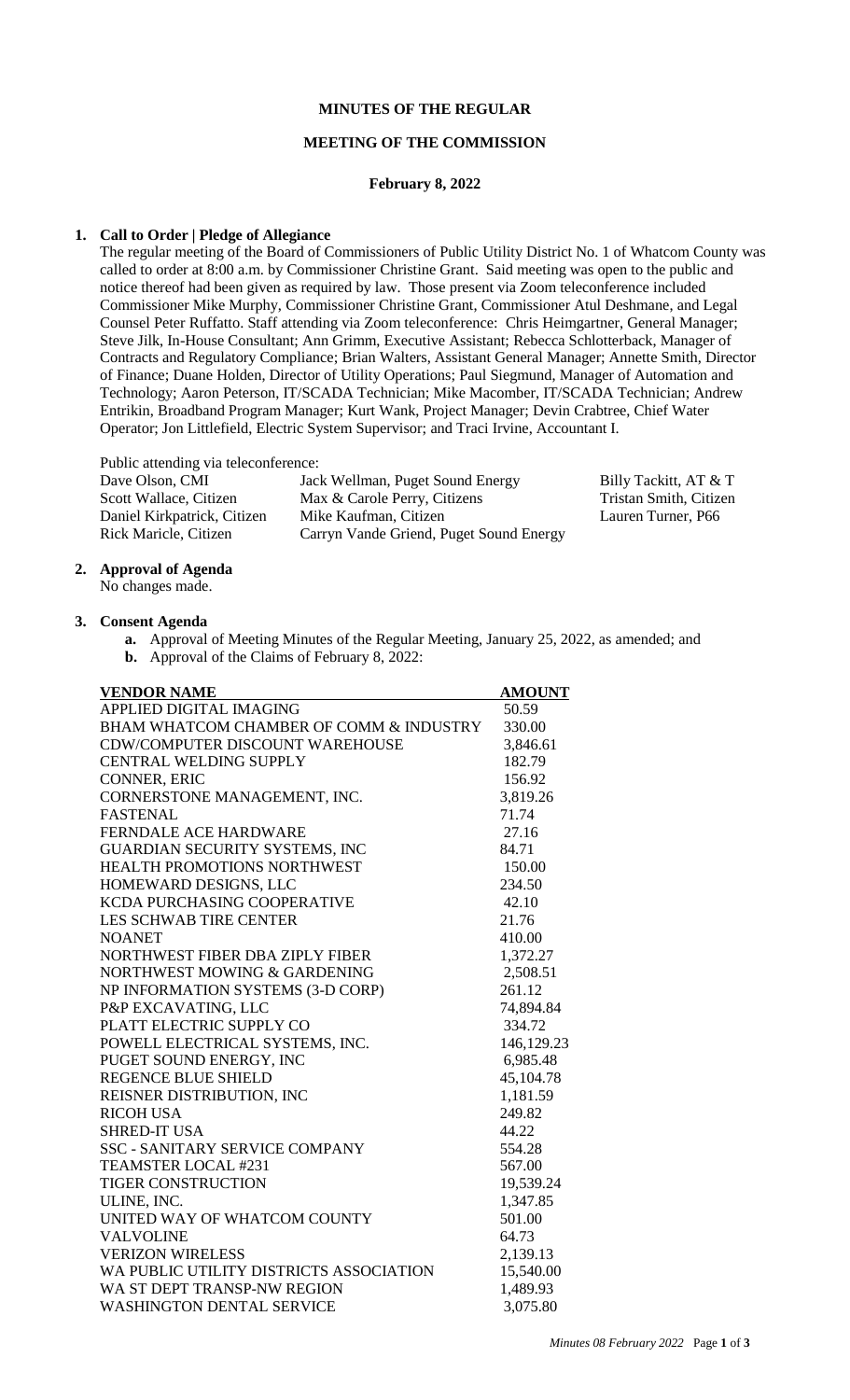| <b>GRAND TOTAL</b>           | \$348,247.22 |
|------------------------------|--------------|
| ZOLL MEDICAL CORPORATION     | 277.44       |
| WILSON ENGINEERING, LLC      | 1,117.15     |
| WHATCOM JANITORIAL           | 1,325.00     |
| WASHINGTON TEAMSTERS WELFARE | 12,213.95    |
|                              |              |

**ACTION**: Commissioner Murphy motioned to APPROVE THE CONSENT AGENDA OF FEBRUARY 8, 2022, AS AMENDED. Commissioner Deshmane second the motion. Motion passed unanimously.

## **4. Introduction of Chris Heimgartner, New General Manager**

Grant welcomed Heimgartner, the PUD's new General Manager who began on February 1, 2022. Heimgartner has enjoyed a warm welcome from staff, members of the community and WPUDA. Joining Whatcom PUD has fulfilled two opportunities for him, to move back to the Northwest and be close to family and to contribute his prior experience and skills to help shape the District's future.

## **5. Public Comment**

Billy Tackitt, AT & T/FirstNet – asked to be placed on a future agenda to see how FirstNet can bring critical communications to first responders and PUDs.

Rick Maricle, unable to attend the January 22 meeting, wanted to wish Steve Jilk the very best in his retirement and future endeavors. His second comment regarded the Snake River Dams discussion/comment made by Deshmane on January 25.

Tristan Smith welcomed the new General Manager. He is a local citizen who is concerned about climate change and sustainability, and believes there are many things that individuals can do at the household level, neighborhood to local level, and federal level to harness these topics.

Daniel Kirkpatrick, Educational Design Associates – Congratulated Jilk for his service. He is a citizen who is interested in energy, climate, and broadband issues. Kirkpatrick said the PUD has the potential for growth in renewable energy, increased broadband services and that the public is watching, interested and excited about the PUD moving into the future.

Mike Kaufman introduced himself as one of the authors/overseers of the *Utility Chapter* of the *Whatcom County Comprehensive Plan* developed several years ago. He is interested in the County's Franchise Agreements and suggested the PUD should form a committee with the County and take charge of all Franchise Agreements. Kaufman's internet service dropped off and the Commission encouraged him to send an email with his comments.

## **6. Old Business**

## **a. Broadband Program Update**

Entrikin briefed Commissioners there are bills in the Legislature moving forward, SB5715 concerning minimum transmission speed set at 100 megabits per second download, and 20 megabits per second upload; SHB 1673 concerning broadband infrastructure grants and loans made by the Public Works Board, it includes a pre-application process for resolving issues between applicants and existing internet service providers. Technical assistance webinars for the five major federal funding sources are coming soon, Entrikin plans to attend. The Port has received over \$10 million in grants/loans for building infrastructure, Port/PUD staff is working on an upcoming press release, highlighting project areas and accomplishments thus far.

#### **b. Approve Resolution No. 815 – Adopt Final Drinking Water System Plan Update**

The District has received a letter of confirmation of approval of the *Drinking Water System Plan Final Update* and the next step Commission adoption. Jilk thanked Dave Olson, Curt Schoenfelder of Wilson Engineering, PUD staff and water rights legal counsel who worked diligently to get the plan updated. Lastly, the Plan will be forwarded to Whatcom County government to reflect receipt of the final, approved document and the service area map.

**ACTION**: Commissioner Murphy motioned to APPROVE RESOLUTION NO. 815 ADOPTING THE DISTRICT'S FINAL COMPREHENSIVE DRINKING WATER SYSTEM PLAN UPDATE. Commissioner Deshmane second the motion. Motion passed unanimously.

#### **7. New Business**

# **a) Approve Professional Consulting Services Agreement with Eagle Eye Aerial**

Eagle Eye Aerial Solutions' capabilities consist of aerial services, utilizing a Drone platform for aerial inspection of facilities utilizing cameras for real-time observations, photography, and thermography. Use of drone technology has greatly enhance the District's ability to assess the condition of both electric transmission lines, substations and water facilities. The agreement has no fiscal impact to the District's 2022 Budget. Work Orders associated with the Agreement will each have a specific cost not to exceed budget amount.